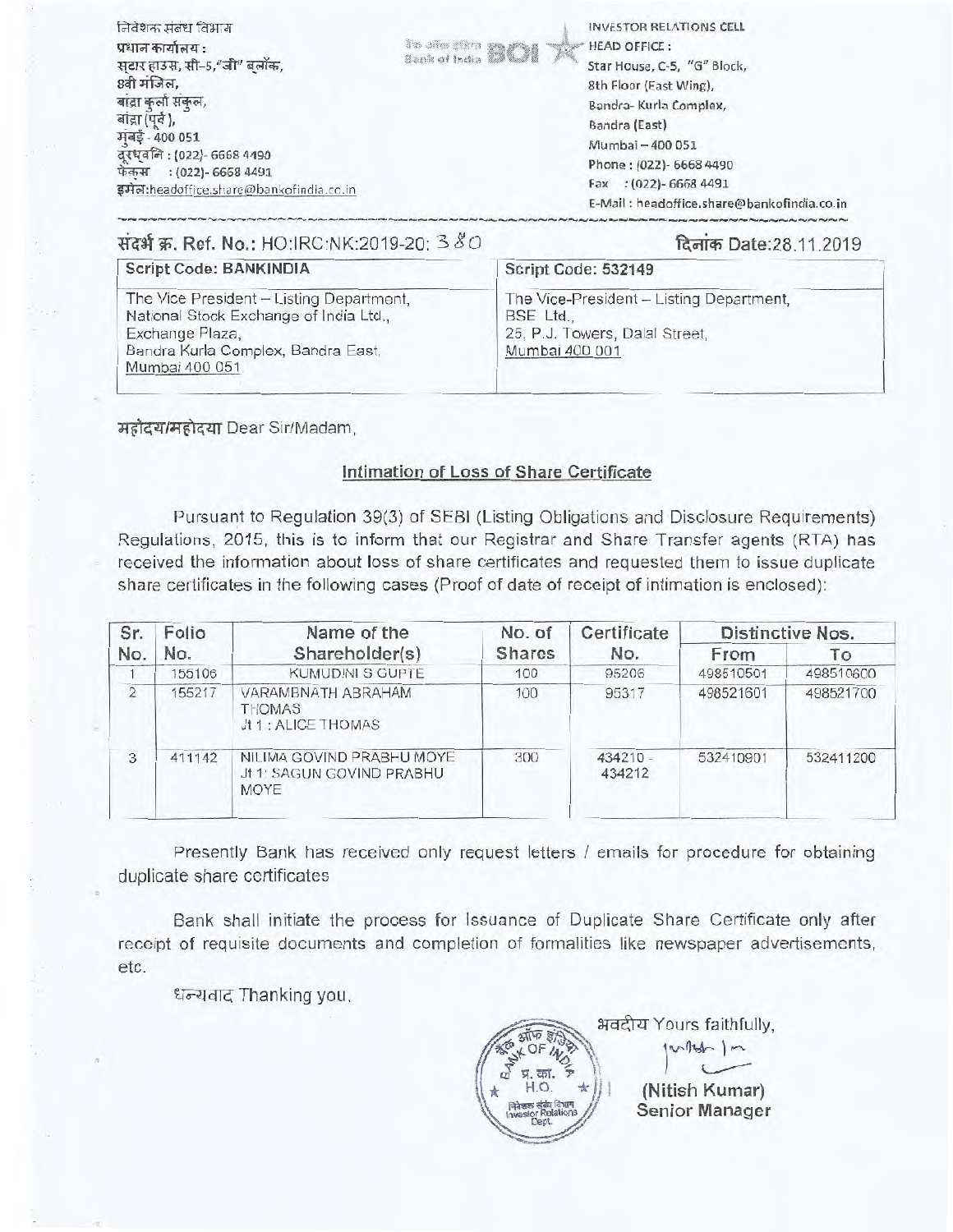[External]Duplicate Share Intimations Received On : 20191125

 $X$  DELETE  $\leftarrow$  REPLY  $\leftarrow$  REPLY ALL  $\rightarrow$  FORWARD •••

Mark as unread

 $\leftarrow$ 



bssduplicate@bigshareonline.com Mon 25/11/2019 14:00

To: Rajeev Bhatia; Investor Relations Department;

Cc: vijay@bigshareonline.com; jibu@bigshareonline.com; bhagwan@bigshareonline.com; Bssduplicate@Bigshareonline.Com <bssduplicate@bigshareonline.com>;

@j 1 attachment

502257.pdf

#### Caution: This email originated from a source outside Bank of India. Do

Dear Sir/Ma'am,

Please be informed that in terms of the provisions of the SEBI (LODR) Regulations, 2015, the Company is required to submit information regarding loss of share certificates and issue of duplicate certificates, to the stock exchange within two days of its getting information. Further, the said intimation has to be filed only through the mode of NEAPS filing for NSE and on listing.bseindia.com for BSE and not via hard copy submission.

Accordingly, we are sharing herewith the receipt of the following request for loss of share certificate of the Company by shareholders, to enable you to comply with the said regulatory requirement within the timelines prescribed.

| Client Name               | Cert.<br>No | Dist. No.<br>From | Dist. NO. | Folio<br>No. | Quantity | Name                             |
|---------------------------|-------------|-------------------|-----------|--------------|----------|----------------------------------|
| BANK OF INDIA -<br>EQUITY | 95206       | 498510501         | 498510600 | 155106       | 100      | <b>KUMUDINIS</b><br><b>GUPTE</b> |

Should you have any queries in respect of the aforesaid instruction kindly revert back.

Regards,

Bigshare Services Pvt. Ltd.

 $\frac{1}{2} \frac{1}{2} \left( \frac{1}{2} \frac{1}{2} \frac{1}{2} \frac{1}{2} \frac{1}{2} \frac{1}{2} \frac{1}{2} \frac{1}{2} \frac{1}{2} \frac{1}{2} \frac{1}{2} \frac{1}{2} \frac{1}{2} \frac{1}{2} \frac{1}{2} \frac{1}{2} \frac{1}{2} \frac{1}{2} \frac{1}{2} \frac{1}{2} \frac{1}{2} \frac{1}{2} \frac{1}{2} \frac{1}{2} \frac{1}{2} \frac{1}{2} \frac{1}{2} \frac{1}{2} \frac{1}{2}$ 

Alert: External Mail! Exercise caution while opening URL/attachment.

which are seen and here they will have a long and the state of the control of the state of the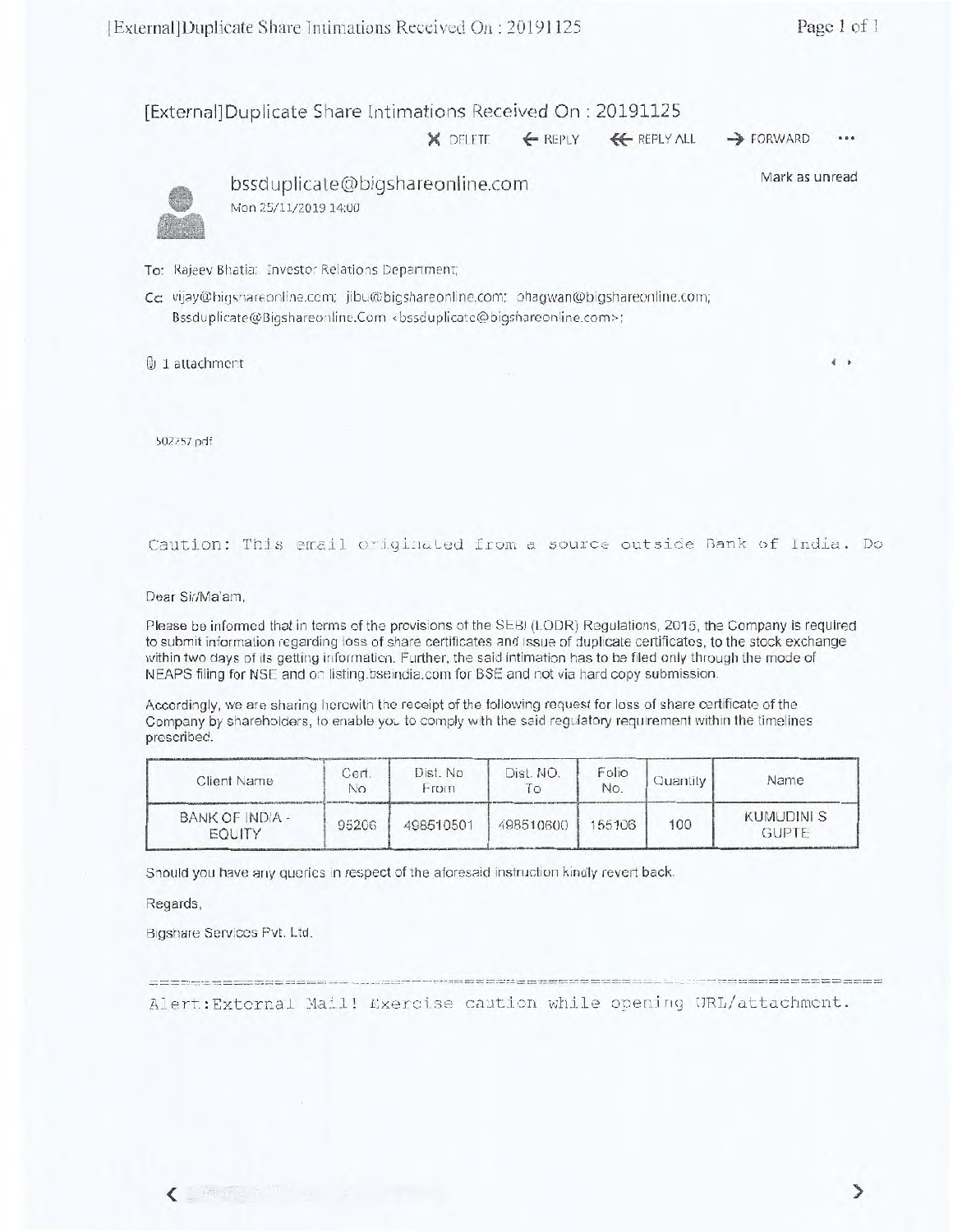Date:  $2a$  |  $11$  | 2019.

To,

ŧ

Bigshare Services Pvt. Ltd.

1st Floor, Bharat Tin Works Building, Opp. Vasant Oasis, Makwana Road,Marol, Andheri (East),Mumbai,Maharashtra,400059. • 502257

Subject: Request Letter for obtaining duplicate Share certificate(s).

Dear Sir/ Madam,

In reference to above captioned subject we, Sint. Kumudini S, Gupte and Mr. Nitin Gupte holding shares in the company name of Bank of India. Please find below relevant details of such shareholding:

| Reg. Folio No. | Share Certificate No. | No. of Shares |
|----------------|-----------------------|---------------|
| 35106          |                       | OC            |

We have been lost the above referred certificate(s) and for issuance of duplicate share certificate(s) in lieu of the above, kindly advise us for the procedures and the list of documents required for obtaining the same. We hereby submit the following documents (Self-Attested) with respect to obtaining duplicate share certificate(s).

Communication Address: 1148 Shukrawar Peth Tal, Pune City, Dist Pune, Maharashtra-411 002. (Adhar Card is attached herewith as an address proof)

Kindly do the needful at the earliest possible.

Thanking you,

Yours faithfully

BIGSHARE SERVICES PVT. LTD. Subject to Verification q Sign,

R

Smt. Kumudini S. Gupte

K.S. Gugue

 $\mathcal{N}$ Mr. Nitin Gupte

Encl: - A) PAN card copy of the holder.

B) Adhar Card copy of the holder.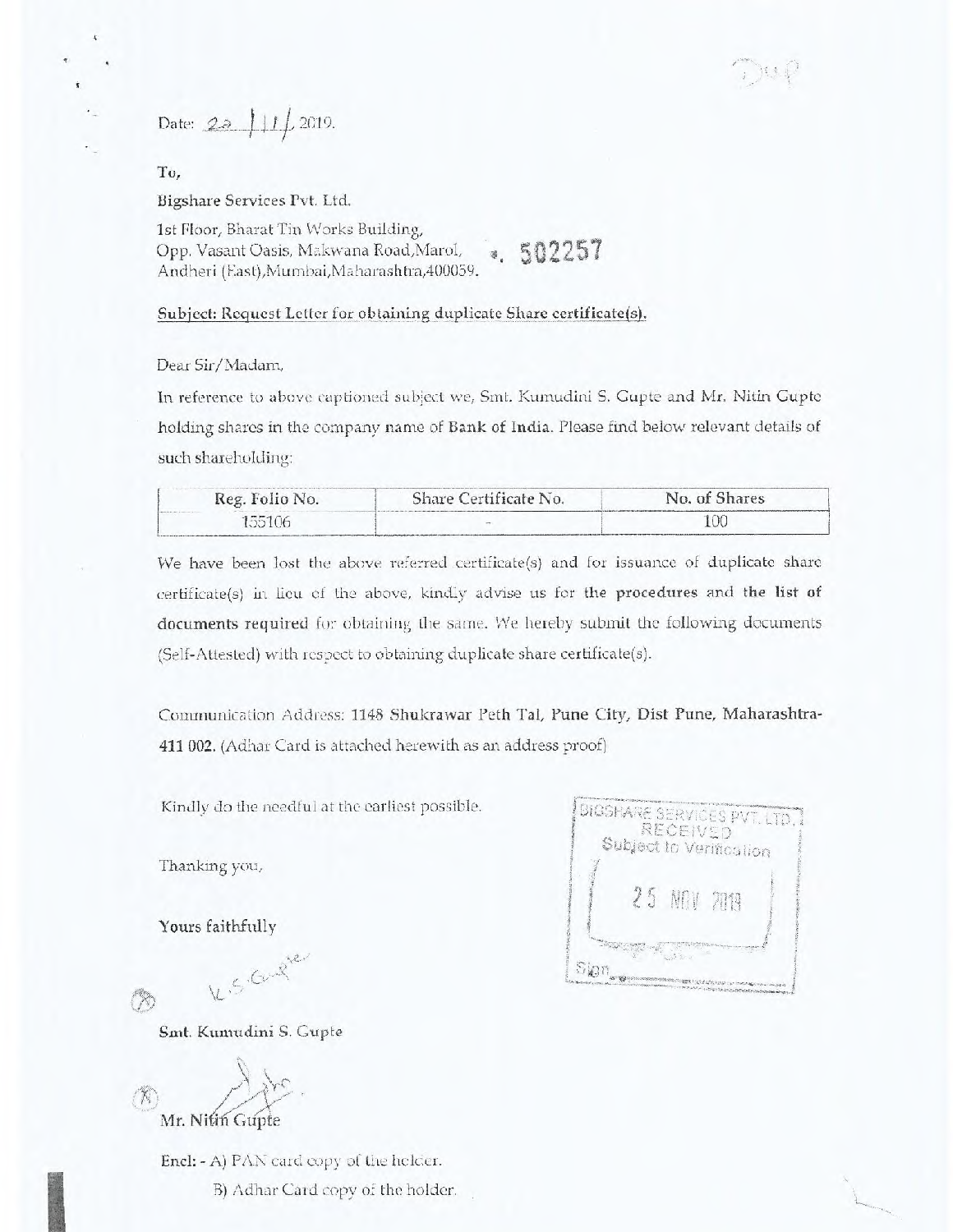$\rightarrow$ 

|   | [External]Duplicate Share Intimations Received On: 25112019                                               |          |                   |                       |      |
|---|-----------------------------------------------------------------------------------------------------------|----------|-------------------|-----------------------|------|
|   |                                                                                                           | X DELETE | EREPLY EREPLY ALL | $\rightarrow$ FORWARD | 0.00 |
| ● | Bssduplicate <bssduplicate@bigshareonline.com><br/>Tue 26/11/2019 12:26</bssduplicate@bigshareonline.com> |          |                   | Mark as unread        |      |

To: Rajeev Bhatia; Investor Relations Department;

Cc: bhagwan@bigshareon.ine.com; vijay@bigshareonline.com; Bssduplicate <bssduplicate@bigshareonline.com>;

1 attachment **I** ►

502265.pdf

## Caution: This email originated from a source outside Bank of India.

Dear Sir/Ma'am,

Please be informed that in terms of the provisions of the SEBI (LODR) Regulations, 2015, the Company is required to submit information regarding loss of share certificates and issue of duplicate certificates, to the stock exchange within two days of its getting information. Further, the said intimation has to be filed only through the mode of NEAPS filing for NSE and on listing.bseindia.com for BSE and not via hard copy submission.

Accordingly, we are sharing herewith the receipt of the following request for loss of share certificate of the Company by shareholders, to enable you to comply with the said regulatory requirement within the timelines prescribed.

| Client Name               | Cert.<br>No. | Dist. No<br>From | Dist. NO.<br>$\circ$ | Folio<br>No. | Quantity | Name                                                       |
|---------------------------|--------------|------------------|----------------------|--------------|----------|------------------------------------------------------------|
| BANK OF INDIA -<br>EQUITY | 95317        | 498521601        | 498521700            | 55217        | 100      | VARAMBNATH ABRAHAM<br><b>THOMAS</b><br>Jt 1 : ALICE THOMAS |

We consider the consideration of the first section of the  $\alpha$ 

Should you have any queries in respect of the aforesaid instruction kindly revert back.

 $n = 1 - 1$ 

Regards,

Bigshare Services Pvt. Ltd.

BSS DUPLICATE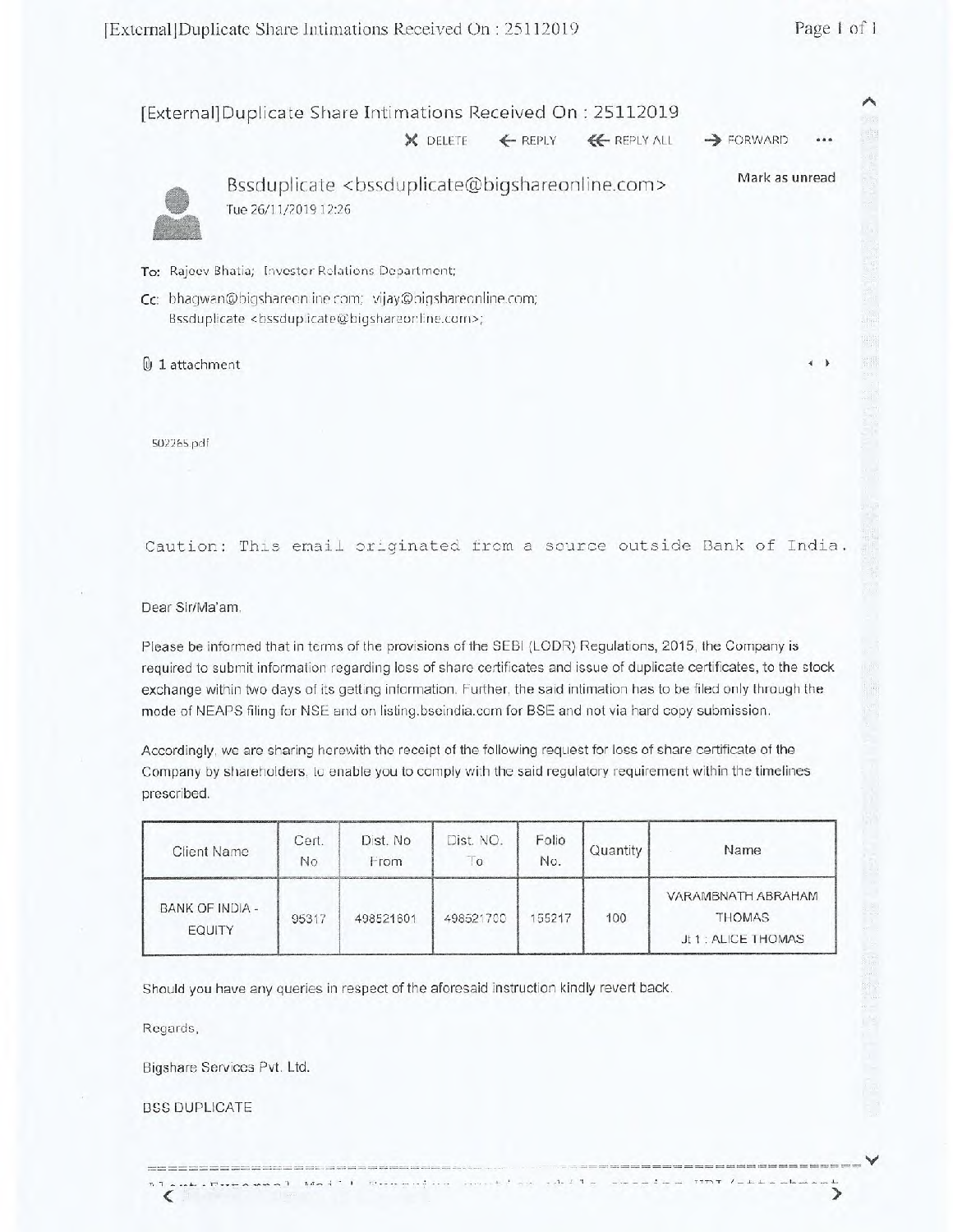V

## [External]Duplicate Share Intimations Received On : 25112019

 $X$  DELETE  $4$  REPLY  $4$  REPLY ALL  $\rightarrow$  FORWARD



Bssduplicate <bssduplicate@bigshareonline.com> .True 26/11/2019 12:33 Mark as unread

To: Rajeev Bhatia; Investor Relations Department;

Cc: bhagwan@bigshareonline.com; vijay@bigshareonline.com; Bssduplicate <bssduplicate@bigshareonline.com>;

1 attachment **<sup>4</sup>**

502270.pdf

### Caution: This email originated from a source outside Bank of India.

Dear Sir/Ma'am,

Please be informed that in terms of the provisions of the SEBI (LODR) Regulations, 2015, the Company is required to submit information regarding loss of share certificates and issue of duplicate certificates, to the stock exchange within two days of its getting information. Further, the said intimation has to be filed only through the mode of NEAPS filing for NSF and on listing.bseindia.com for BSE and not via hard copy submission.

Accordingly, we are sharing herewith the receipt of the following request for loss of share certificate of the Company by shareholders, to enable you to comply with the said regulatory requirement within the timelines prescribed.

| Client Name                      | Cert. No            | Dist. No<br>From | Dist. NO.<br>Īθ | Folio No. | Quantity | Name                                                              |
|----------------------------------|---------------------|------------------|-----------------|-----------|----------|-------------------------------------------------------------------|
| BANK OF INDIA -<br><b>EQUITY</b> | 434210<br>$-434212$ | 532410901        | 532411200       | 411142    | 300      | NILIMA GOVIND<br>PRABHU MOYE<br>Jt 1: SAGUN GOVIND<br>PRABHU MOYE |

Should you have any queries in respect of the aforesaid instruction kindly revert back.

Regards,

Bigshare Services Pvt. Ltd.

BSS DUPLICATE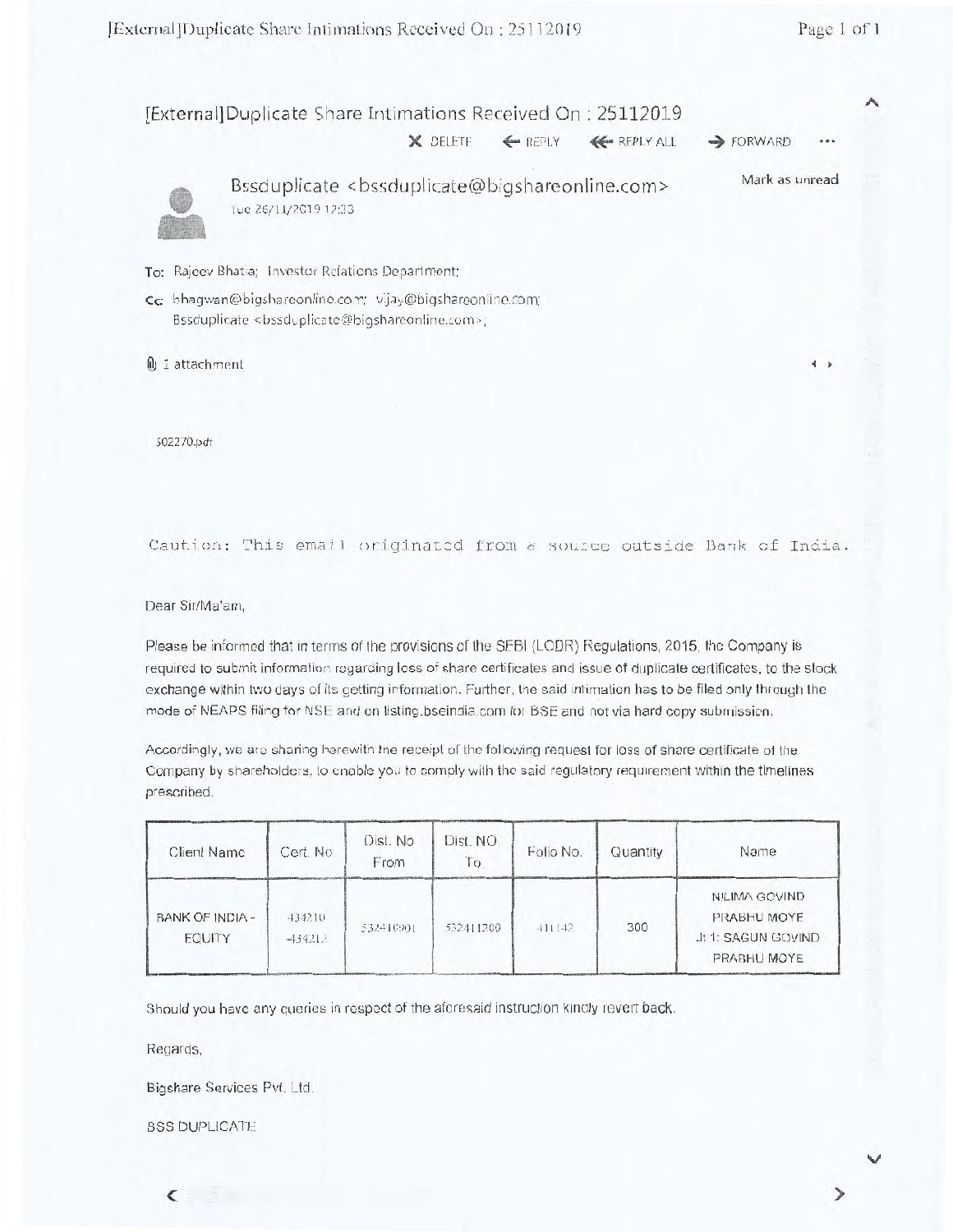